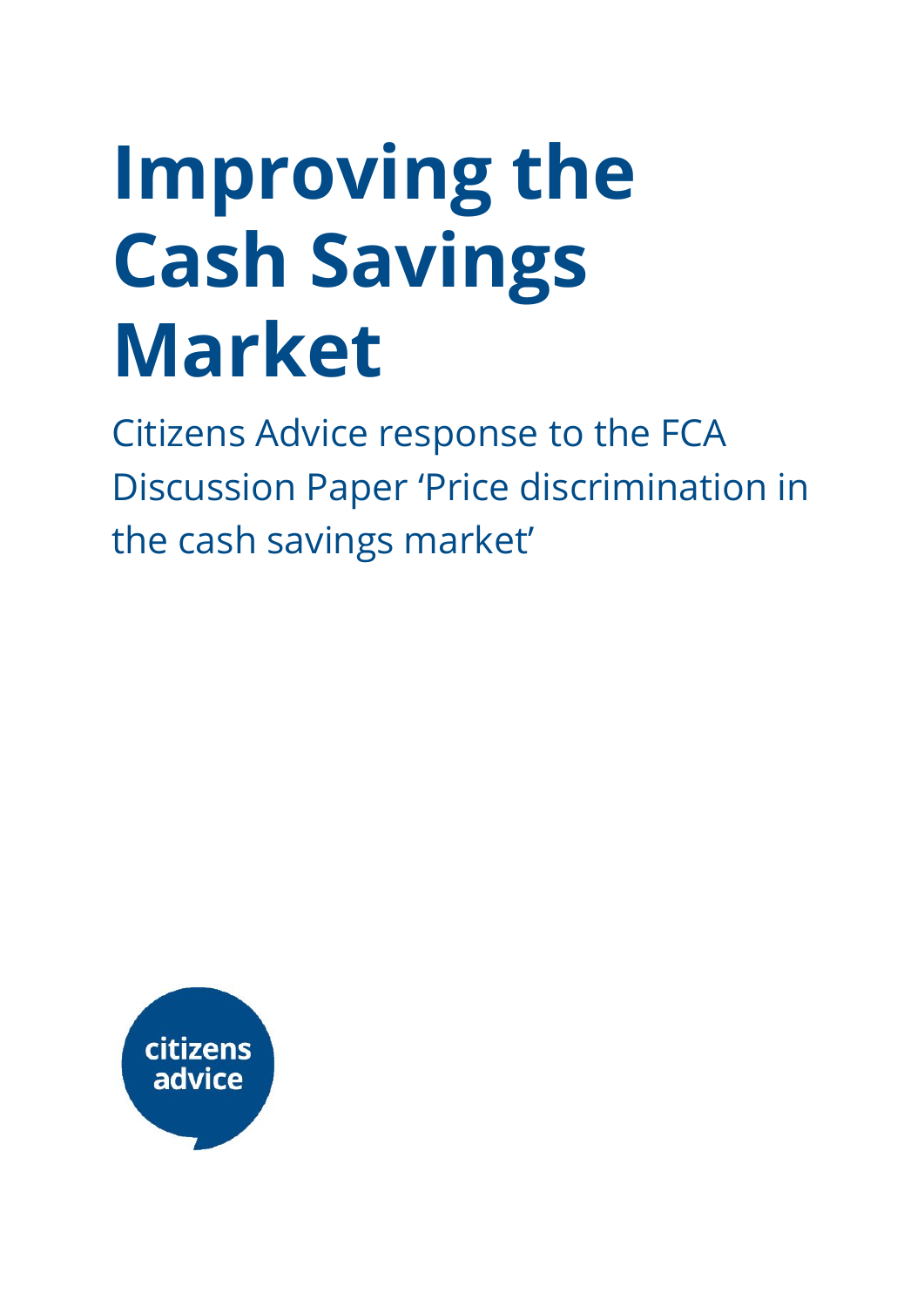## **Contents**

| Introductory remarks          | 3  |
|-------------------------------|----|
|                               |    |
| <b>Response to Question 1</b> | 5  |
| <b>Response to Question 2</b> | 7  |
| <b>Response to Question 3</b> | 8  |
| <b>Response to Question 4</b> | 9  |
| Response to Question 5, 6 & 7 | 10 |
| Response to Question 13 & 15  |    |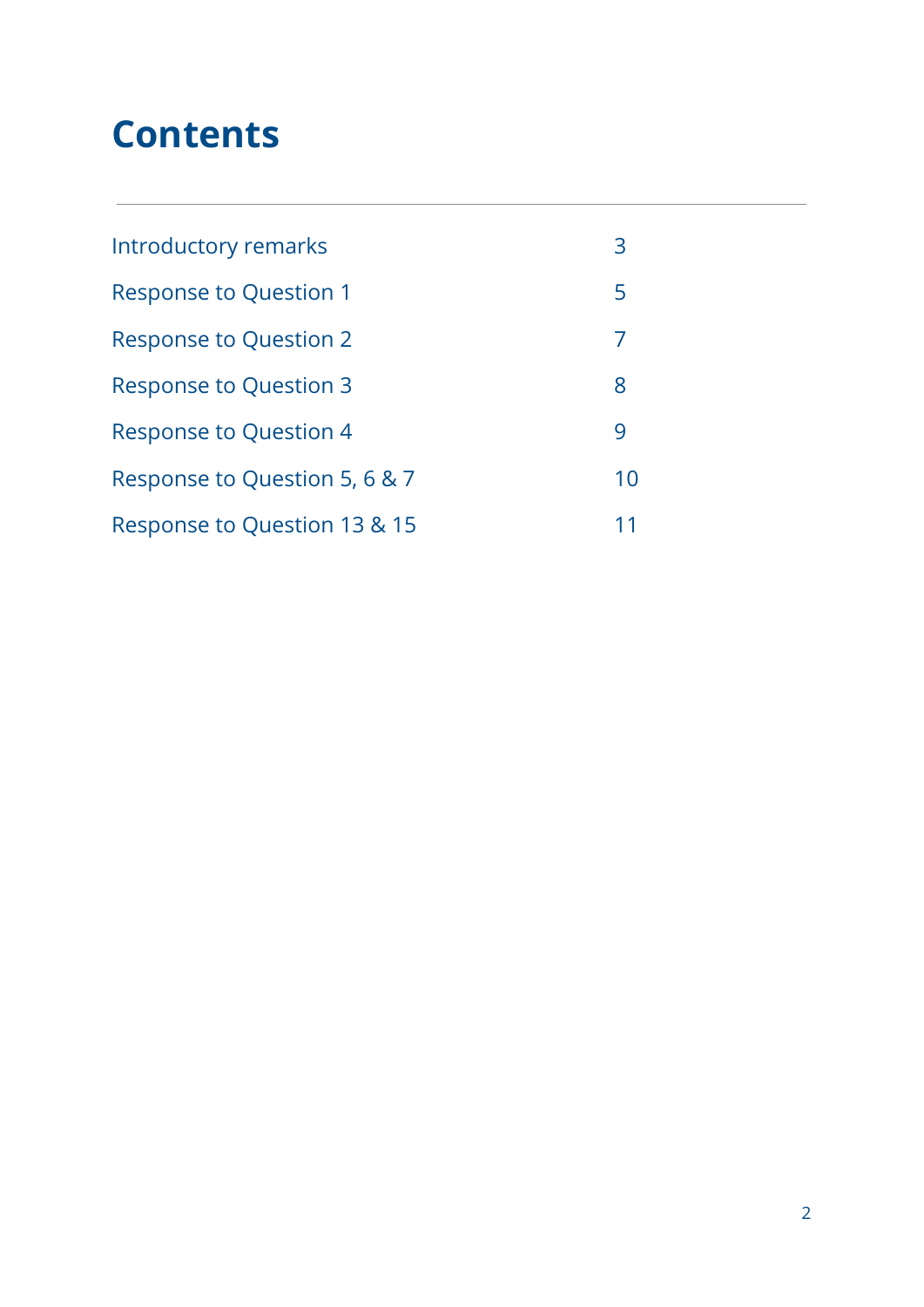Dear colleague,

Citizens Advice provides free, independent and impartial advice to anyone who needs it. In 2017, we advised on more than 1,600 issues relating to savings and investments.

We are pleased to respond to the FCA's Discussion Paper (DP) 'Price discrimination in the cash savings market'. We agree that discrimination against loyal and disengaged consumers is highly prevalent in the easy access cash savings market, and we support the FCA's preferred intervention of introducing a basic savings rate (BSR).

Research by Citizens Advice has found that awareness of the loyalty penalty in five essential markets is lowest in the savings market, and that 56% of respondents say they trust their savings provider. <sup>1</sup> The FCA's 2017 Financial Lives Survey (FLS) found that 45% of consumers have held their savings account for more than five years, and are therefore likely to be paying the loyalty penalty.<sup>2</sup> Our analysis of the FCA's data concluded that the total annual cost of the loyalty penalty in the easy access savings market is more than  $£1.1$  billion.<sup>3</sup> This harm will only become more pronounced as interest rates rise.

We welcome the FCA's acknowledgment that demand-side remedies have not been sufficient to address the harm caused by the loyalty penalty. The FCA has led in using randomised control trials to establish whether disclosure remedies are effective in changing consumer behaviour, forming an evidence base that has demonstrated their sometimes valuable, but limited effect. However, this has come at a cost - because demand-side remedies have been prioritised, supply-side interventions have not been considered and the detriment in the cash savings market has persisted. It is time to recognise that placing the onus on consumers to change their behaviour will not resolve the loyalty penalty in the easy access cash savings market.

If a BSR is introduced, we believe that it should apply equally to all providers and that there should be a maximum of 2 BSRs per provider (one for easy access savings accounts and one for easy access cash ISAs). Having hundreds of products on offer, as is currently the case, is confusing for consumers, obfuscates prices and thereby weakens competition. A sunlight remedy that published the two BSRs for each provider would enable meaningful and straightforward comparison of different rates for consumers.

In addition to the supply-side interventions considered by the FCA, one option we think merits examination is opt-out supplier-led internal switching. The default would be that savers will be switched by all lenders unless they opt out (rather than opting in).

<sup>2</sup> FCA, Financial Lives Survey: Savings weighted data tables, Table 18, RB99, 2017.

<sup>1</sup> Citizens Advice, Excessive prices for disengaged consumers: A [super-complaint](https://www.citizensadvice.org.uk/about-us/policy/policy-research-topics/consumer-policy-research/consumer-policy-research/excessive-prices-for-disengaged-consumers-a-super-complaint-to-the-competition-and-markets-authority/) to the [Competition](https://www.citizensadvice.org.uk/about-us/policy/policy-research-topics/consumer-policy-research/consumer-policy-research/excessive-prices-for-disengaged-consumers-a-super-complaint-to-the-competition-and-markets-authority/) and Markets Authority, September 2018.

<sup>&</sup>lt;sup>3</sup> Citizens Advice, Excessive prices for disengaged consumers: A [super-complaint](https://www.citizensadvice.org.uk/about-us/policy/policy-research-topics/consumer-policy-research/consumer-policy-research/excessive-prices-for-disengaged-consumers-a-super-complaint-to-the-competition-and-markets-authority/) to the [Competition](https://www.citizensadvice.org.uk/about-us/policy/policy-research-topics/consumer-policy-research/consumer-policy-research/excessive-prices-for-disengaged-consumers-a-super-complaint-to-the-competition-and-markets-authority/) and Markets Authority, September 2018.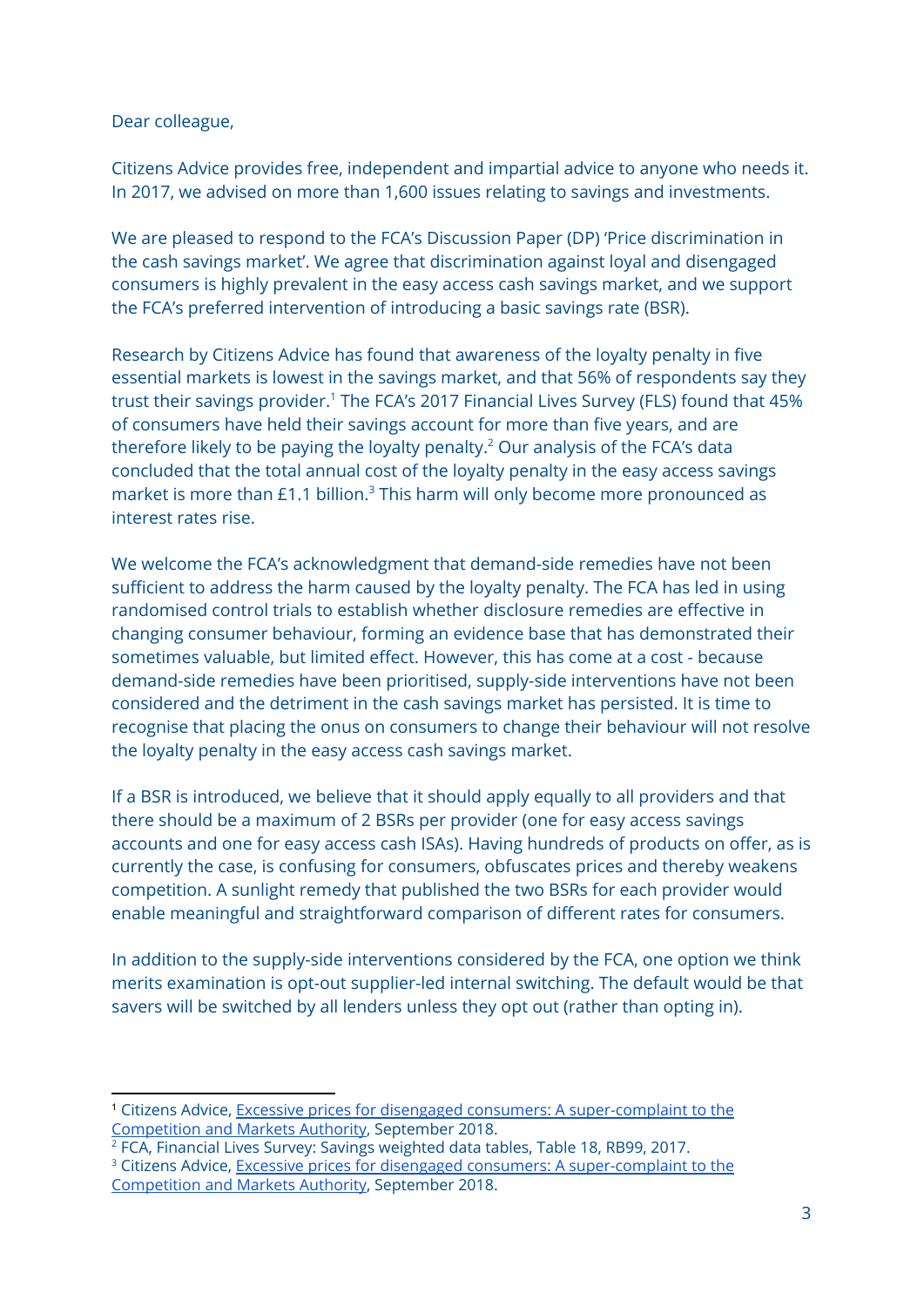Engaging in essential markets is particularly difficult for those in a vulnerable or insecure state due to the complexity of tariffs and information. $4$  The 2017 FLS found that people who have held their savings account for more than 10 years are more likely to show characteristics of potential vulnerability. Our own research has found that older people are disproportionately paying the loyalty penalty, and that people who have experienced mental health problems in the last year are more likely to find switching difficult in the cash savings market. 5

The FCA should therefore ensure that vulnerable consumers are offered stronger protection. When a customer is identified as vulnerable, they should automatically be placed on the best equivalent deal that the provider is making available to new customers.

Our views are set out in more detail in subsequent answers to your questions. This response is not confidential and may be published in full on your website.

Kind regards,

Rebekka Rumpel

Policy Researcher, Citizens Advice

<sup>4</sup> NAO, Vulnerable [consumers](https://www.nao.org.uk/wp-content/uploads/2017/03/Vulnerable-consumers-in-regulated-industries.pdf) in regulated industries[,](https://www.nao.org.uk/wp-content/uploads/2017/03/Vulnerable-consumers-in-regulated-industries.pdf) March 2017; FCA, Consumer [Vulnerability](https://www.fca.org.uk/publications/occasional-papers/occasional-paper-no-8-consumer-vulnerability), February 2015.

<sup>&</sup>lt;sup>5</sup> Citizens Advice, Excessive prices for disengaged consumers: A [super-complaint](https://www.citizensadvice.org.uk/about-us/policy/policy-research-topics/consumer-policy-research/consumer-policy-research/excessive-prices-for-disengaged-consumers-a-super-complaint-to-the-competition-and-markets-authority/) to the [Competition](https://www.citizensadvice.org.uk/about-us/policy/policy-research-topics/consumer-policy-research/consumer-policy-research/excessive-prices-for-disengaged-consumers-a-super-complaint-to-the-competition-and-markets-authority/) and Markets Authority, September 2018.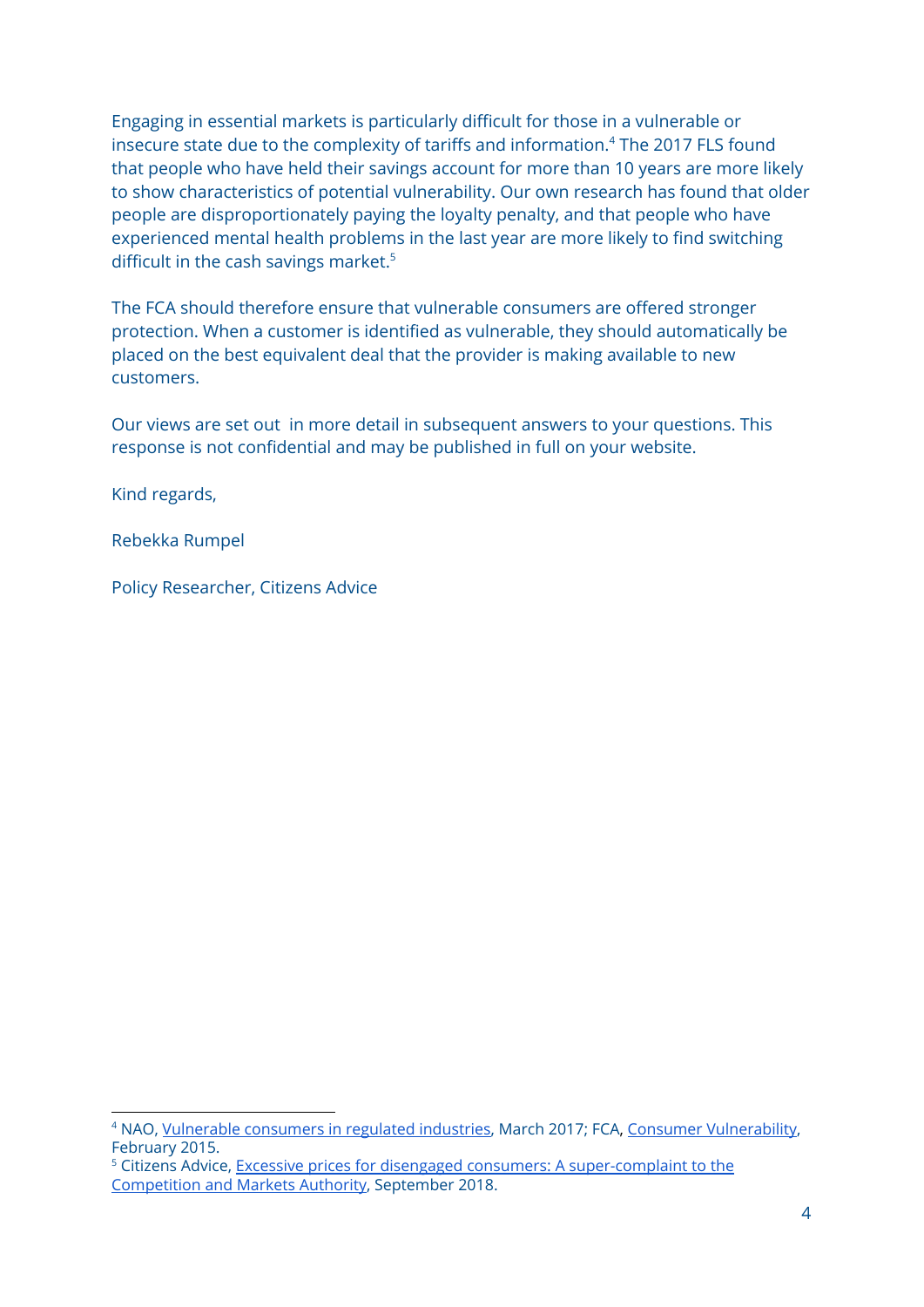## **Response to Question 1**

#### **What are your views on the nature and scale of harm outlined above? Does it merit some form of intervention in the cash savings market?**

Long-term loyalty to a provider is common in the cash savings market. The FCA's Cash Savings Market Study (CSMS) found that, in 2013, 33% of easy access cash savings balances and 19% of easy access cash ISA balances were held in accounts opened more than five years ago. $6$  Its 2017 FLS put the number of consumers who had held their savings account for more than five years at 45%. $^7$  Citizens Advice polling found that 56%  $\,$ of respondents say they trust their savings provider, and that 20% of those paying the loyalty in the cash savings market think they are on the best deal. We welcome the research the FCA has published that shows consumers are being punished for their loyalty and that their trust in providers is misplaced.

Citizens Advice analysis of FCA data from the DP on 'Price discrimination in the cash savings market' found that the total annual cost of the loyalty penalty in the easy access savings market is more than  $£1.1$  billion. $8$  Our recent super-complaint to the Competition and Markets Authority examined the difference between interest earned on a one-year fixed-rate cash ISA taken out in March 2016, and the interest earned when moved to a variable rate in March 2017. We calculated that paying the loyalty penalty for one year for a cash ISA costs consumers £48. Although this is relatively low compared with the loyalty penalty in other essential markets, the cumulative loss of £1.1 billion across the cash savings market is the second highest (after broadband, at £1.2 billion) across the five markets examined. $^9$ 

A poll carried out by ComRes for Citizens Advice in July 2018 found that awareness of the loyalty penalty in five essential markets is lowest in the savings market. While 60% of respondents are aware of the loyalty penalty in the home insurance market and 48% are aware of the loyalty penalty in the mortgages market, only 40% are aware of the loyalty penalty in savings.

This widespread and little-known discrimination against loyal consumers merits intervention in the cash savings market. The loyalty penalty is unfair - in our polling, 89% of respondents said that providers of essential services should charge loyal customers the same or less than new customers - and erodes consumer confidence in markets. As the FCA points out in its DP, as interest rates rise, the harm caused by the loyalty penalty in the cash savings market will only become more pronounced.

<sup>&</sup>lt;sup>6</sup> FCA, Cash [savings](https://www.fca.org.uk/publications/market-studies/cash-savings-market-study) market study, January 2015.

<sup>7</sup> FCA, Financial Lives Survey: Savings weighted data tables, Table 18, RB99, 2017.

<sup>8</sup> Citizens Advice, Excessive prices for disengaged consumers: A [super-complaint](https://www.citizensadvice.org.uk/about-us/policy/policy-research-topics/consumer-policy-research/consumer-policy-research/excessive-prices-for-disengaged-consumers-a-super-complaint-to-the-competition-and-markets-authority/) to the [Competition](https://www.citizensadvice.org.uk/about-us/policy/policy-research-topics/consumer-policy-research/consumer-policy-research/excessive-prices-for-disengaged-consumers-a-super-complaint-to-the-competition-and-markets-authority/) and Markets Authority, September 2018.

<sup>&</sup>lt;sup>9</sup> Citizens Advice, Excessive prices for disengaged consumers: A [super-complaint](https://www.citizensadvice.org.uk/about-us/policy/policy-research-topics/consumer-policy-research/consumer-policy-research/excessive-prices-for-disengaged-consumers-a-super-complaint-to-the-competition-and-markets-authority/) to the [Competition](https://www.citizensadvice.org.uk/about-us/policy/policy-research-topics/consumer-policy-research/consumer-policy-research/excessive-prices-for-disengaged-consumers-a-super-complaint-to-the-competition-and-markets-authority/) and Markets Authority, September 2018.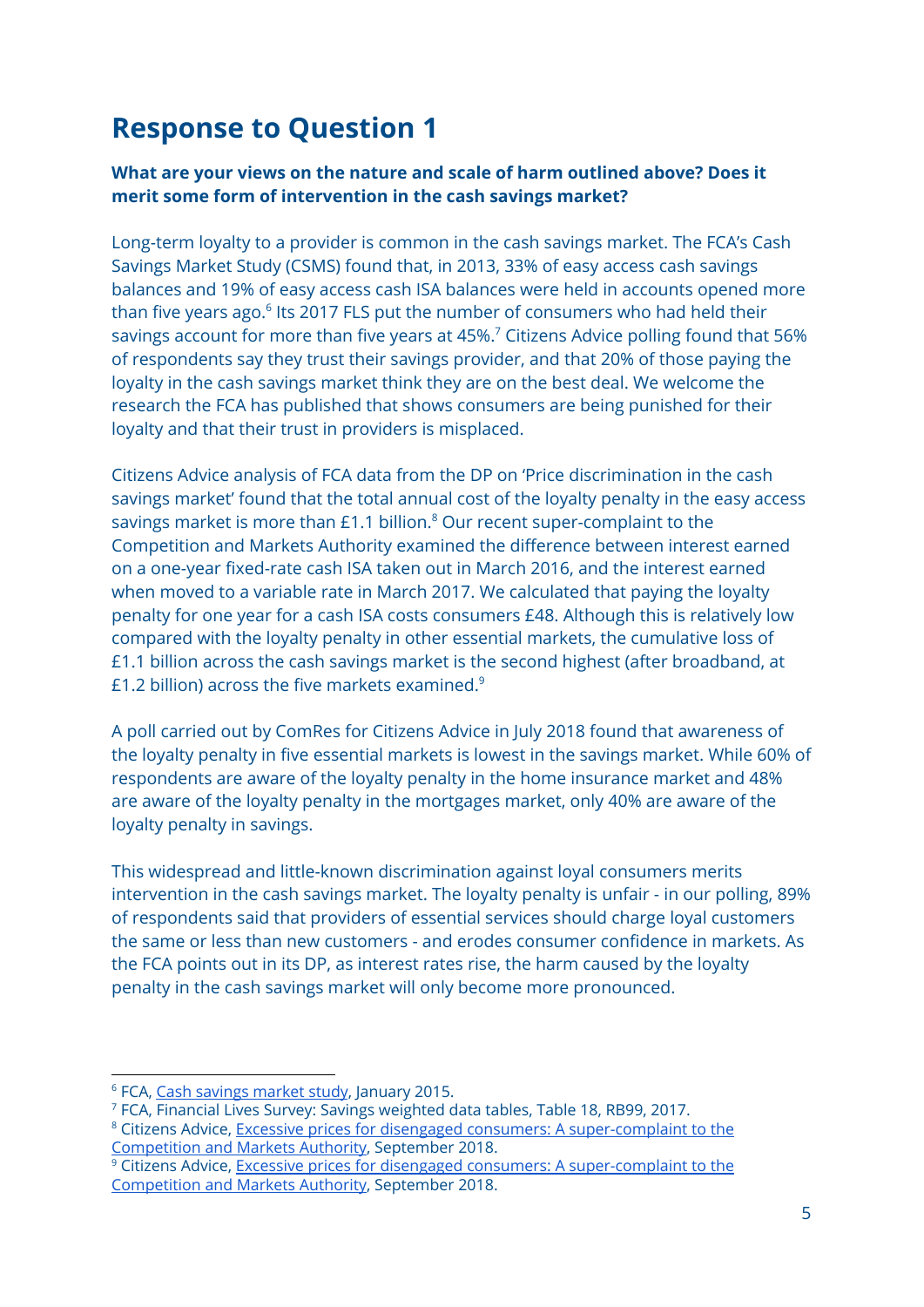#### **Impact of the loyalty penalty on vulnerable consumers**

The FLS found that consumers who have held their savings account for 10 years or more with the same provider are more likely to show characteristics of potential vulnerability. $^{10}$  Our research has found both generally that vulnerable and low-income consumers are disproportionately paying the loyalty penalty across essential markets, and specifically that certain vulnerable groups are affected in the cash savings market.

Citizens Advice research found that older people (age 65 and over) are 22% more likely to be paying the loyalty penalty in the savings market than people ages 18 to 64. $^{\rm 11}$  The 2017 FLS also found that those age 65 and over have the highest average cash savings of any age group, meaning that not only are older people more likely to be paying the loyalty penalty but they are also likely to be losing out on the largest interest payments.  $12$  Doteveryone research concluded that less than half of those over 65 have basic digital skills,<sup>13</sup> which may prevent older people from using price comparison tools (the most common way of shopping around). 14

As our super-complaint highlights, another reason older people are disproportionately paying the loyalty penalty is because they are more likely to stick with the status quo in  $complex$  essential market.<sup>15</sup> When faced with numerous options, research has found that older people are more likely than younger people to delay making a choice.<sup>16</sup> In both its CSMS and DP, the FCA has described the cash savings market as being complex, with hundreds of easy access products on the market.

Our research also found that shopping around and switching may be more difficult for those with mental health problems. While only 3% of respondents who had not experienced mental health problems in the past year stated that switching is too difficult in the savings market, 15% of those who experienced mental health problems that affected their ability to carry out activities stated that switching is too difficult in the savings market.<sup>17</sup>

The FCA should therefore ensure that vulnerable consumers are offered stronger protection in the cash savings market. While identifying those who are vulnerable can be challenging, the practicality of ensuring greater protection is simple. When a

<sup>&</sup>lt;sup>10</sup> FCA, [Understanding](https://www.fca.org.uk/publication/research/financial-lives-survey-2017.pdf) the financial lives of UK adults: Findings from the FCA's Financial Lives [Survey](https://www.fca.org.uk/publication/research/financial-lives-survey-2017.pdf) 2017, October 2017.

<sup>&</sup>lt;sup>11</sup> Citizens Advice, Excessive prices for disengaged consumers: A [super-complaint](https://www.citizensadvice.org.uk/about-us/policy/policy-research-topics/consumer-policy-research/consumer-policy-research/excessive-prices-for-disengaged-consumers-a-super-complaint-to-the-competition-and-markets-authority/) to the [Competition](https://www.citizensadvice.org.uk/about-us/policy/policy-research-topics/consumer-policy-research/consumer-policy-research/excessive-prices-for-disengaged-consumers-a-super-complaint-to-the-competition-and-markets-authority/) and Markets Authority, September 2018.

<sup>&</sup>lt;sup>12</sup> FCA, [Understanding](https://www.fca.org.uk/publication/research/financial-lives-survey-2017.pdf) the financial lives of UK adults: Findings from the FCA's Financial Lives [Survey](https://www.fca.org.uk/publication/research/financial-lives-survey-2017.pdf) 2017, October 2017.

<sup>&</sup>lt;sup>13</sup> Doteveryone, Basic [Digital](https://s3-eu-west-1.amazonaws.com/digitalbirmingham/resources/Basic-Digital-Skills_UK-Report-2015_131015_FINAL.pdf) Skills, UK [report](https://s3-eu-west-1.amazonaws.com/digitalbirmingham/resources/Basic-Digital-Skills_UK-Report-2015_131015_FINAL.pdf), 2015.

<sup>&</sup>lt;sup>14</sup> Citizens Advice, Exploring the loyalty penalty in the [broadband](https://www.citizensadvice.org.uk/Global/CitizensAdvice/Consumer%20publications/CitizensAdvice-Exploringtheloyaltypenaltyinthebroadbandmarket.pdf) market, April 2017.

<sup>&</sup>lt;sup>15</sup> Citizens Advice, Excessive prices for disengaged consumers: A [super-complaint](https://www.citizensadvice.org.uk/about-us/policy/policy-research-topics/consumer-policy-research/consumer-policy-research/excessive-prices-for-disengaged-consumers-a-super-complaint-to-the-competition-and-markets-authority/) to the [Competition](https://www.citizensadvice.org.uk/about-us/policy/policy-research-topics/consumer-policy-research/consumer-policy-research/excessive-prices-for-disengaged-consumers-a-super-complaint-to-the-competition-and-markets-authority/) and Markets Authority, September 2018.

<sup>&</sup>lt;sup>16</sup> Chen, Y. et al., 'Age [Differences](https://www.ncbi.nlm.nih.gov/pmc/articles/PMC3889202/) in Trade-off Decisions: older adults prefer choice deferral', Psychology and Ageing, 2011.

<sup>&</sup>lt;sup>17</sup> Citizens Advice analysis of ComRes survey data, 2018.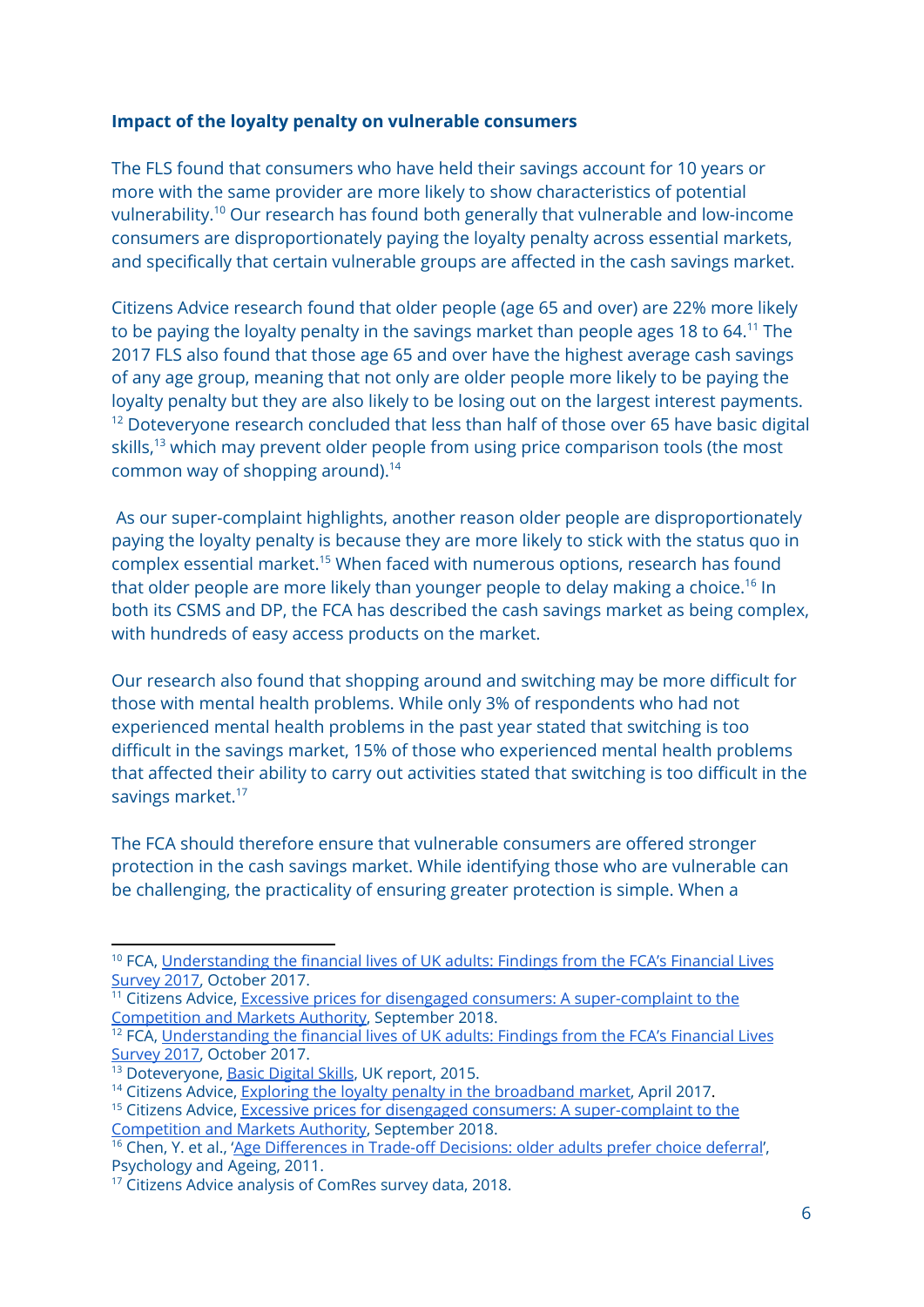customer is identified as vulnerable, they should automatically be placed on the best equivalent deal that the provider is making available to new customers.

## **Response to Question 2**

#### **Do you agree with our analysis of the demand-side remedies? Are there any further considerations we should make?**

We welcome the FCA's acknowledgement that the package of demand-side remedies it has trialled since 2015 have not succeeded in stimulating sufficient changes in consumer behaviour to address the harm caused by the loyalty penalty in the easy access cash savings market. While it was important that these demand-side remedies be rigorously examined and trialled through randomised controlled trials, this came at the expense of considering supply-side options. In the future, the FCA should ensure that it considers these approaches equally, weighted to what the evidence suggests will be effective.

As in other markets, such as energy and current accounts, disclosure remedies have mostly had no or small effects on switching. We are therefore pleased that the FCA is now considering taking forward measures to address the loyalty penalty through supply-side intervention.

#### **Active choice collective switch trial**

One further demand-side trial the FCA could consider looking into is the model of Ofgem's active choice collective switch trial. Run earlier in 2018, this was Ofgem's most successful trial so far, leading 22.4% of customers involved to switch to a new energy tariff and saving them on average around £300 each. $^{18}$ 

Having built a disengaged customer database, Ofgem identified 50,000 customers who had been on the same deal for three years or more. Customers could opt in to a collective switch run by a price comparison website, or opt out of further communication. Vulnerable customers were equally likely to switch as the rest of the trial participants. While there are data protection and consent issues arising from this trial (customers did not consent to their data being shared with the price comparison website), this trial has shown the most promising results in getting consumers to engage.

However, the significance of this trial should not be overstated. Other collective switch trials have had more mixed results, and even in this trial more than 75% of households did not switch providers. Those customers who stayed on their existing deal could also experience further price rises to compensate for lost revenue (unless retail price protections were to remain in place permanently). Moreover, while the level of detriment in the savings market for customers is high in aggregate, for each individual

<sup>&</sup>lt;sup>18</sup> Ofgem, **Eight times as many people get a better deal in Ofgem's [collective](https://www.ofgem.gov.uk/publications-and-updates/eight-times-many-people-get-better-deal-ofgem-s-collective-switch-trial) switch trial, August** 2018.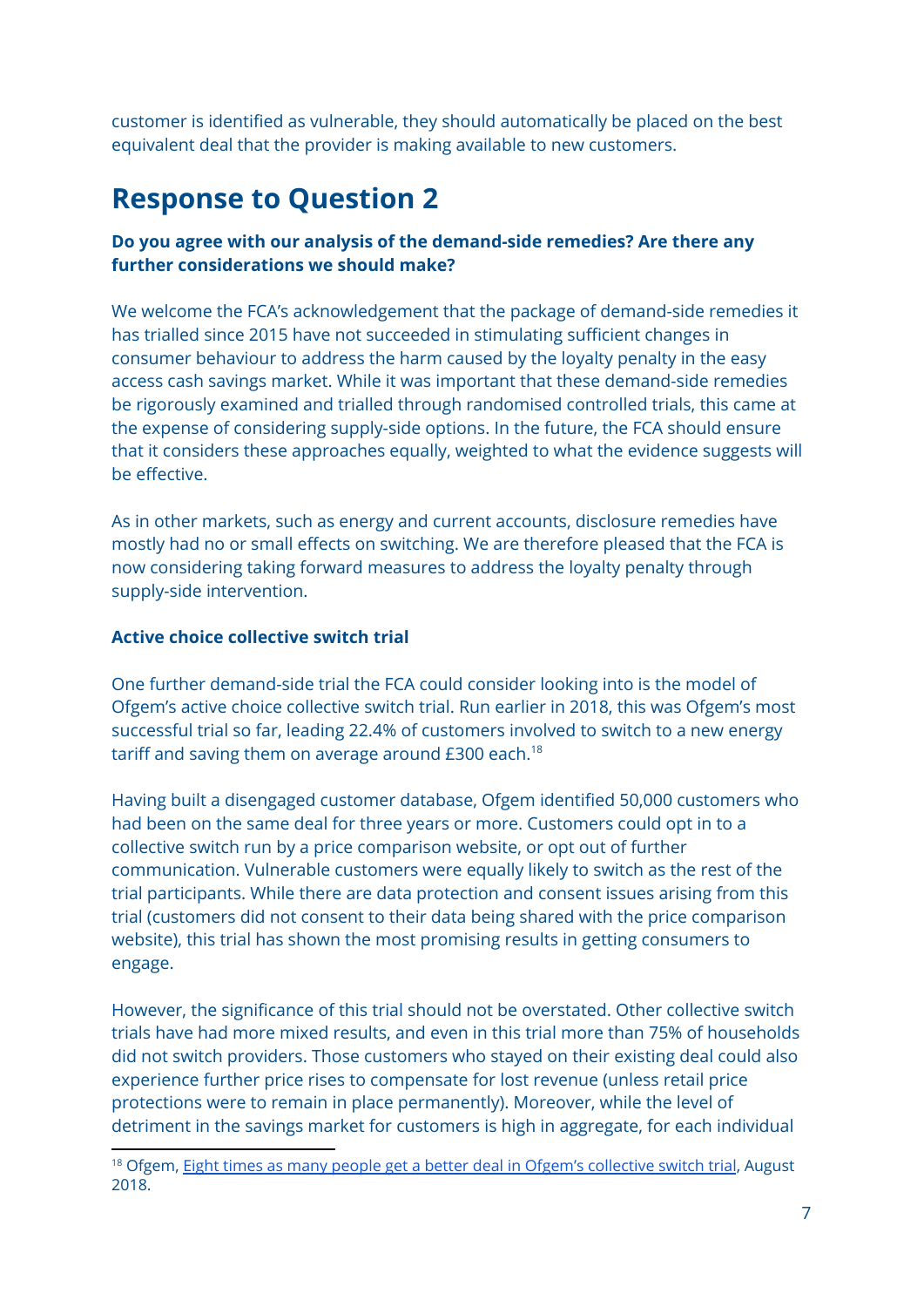the gains on offer is relatively low. As a result, the FCA may prefer simpler supply-side remedies, rather than more sophisticated demand-side remedies like collective switching.

#### **Sunlight remedy**

We support the FCA taking forward a sunlight remedy. We note that, during the sunlight trial, the rates published were not always comparable, but that there was success in drawing attention to the lowest rates.<sup>19</sup> We would like to see the introduction of a maximum of two BSRs per provider (as discussed in answer to Question 6 below), one for easy access savings accounts and one for easy access cash ISAs. A sunlight remedy that published these two BSRs for each provider would enable meaningful and straightforward comparison of different rates for consumers, hopefully once again with strong media attention to drive public awareness and enable better outcomes for consumers.

As in the previous trial, it should be assessed whether the use of the sunlight remedy has a measurable impact on providers' rate setting strategies and whether the media campaign has impact.

## **Response to Question 3**

**Do you think we should require the publication of any service metrics that relate specifically to cash savings? If so, please suggest metrics that you think we should consider.**

In our response to the government's consultation on 'Modernising consumer markets', we supported proposals to produce scorecards for providers in essential markets. $^{20}$ Although we highlighted that excessive price differentials are currently the biggest way in which markets are failing consumers, we agreed that other scorecard metrics, such as for service quality, are important and should be developed.

Our consultation response also highlighted that trusted consumer advocates may be better placed to produce such scorecards than regulators. Citizens Advice already produces a 'star rating' tool enabling consumers to compare 28 domestic energy providers' customer service performance on five metrics, including complaints data and how easy it is to contact the provider. $21$  An updated scorecard is published every three months and gives a simple star rating out of five for each metric. This provides a strong template for how customer service scorecards could be developed in other markets, including the cash savings market.

<sup>&</sup>lt;sup>19</sup> FCA, Cash savings: [Sunlight](https://www.fca.org.uk/news/news-stories/cash-savings-sunlight-remedy) remedy, December 2015.

<sup>&</sup>lt;sup>20</sup> Citizens Advice, [Modernising](https://www.citizensadvice.org.uk/Global/CitizensAdvice/Consumer%20publications/Modernising%20consumer%20markets_%20a%20response%20from%20Citizens%20Advice.pdf) Consumer Markets, July 2018.

<sup>&</sup>lt;sup>21</sup> Citizens Advice, Compare domestic energy [suppliers'](https://www.citizensadvice.org.uk/about-us/how-citizens-advice-works/citizens-advice-consumer-work/supplier-performance/energy-supplier-performance/compare-domestic-energy-suppliers-customer-service/) customer service.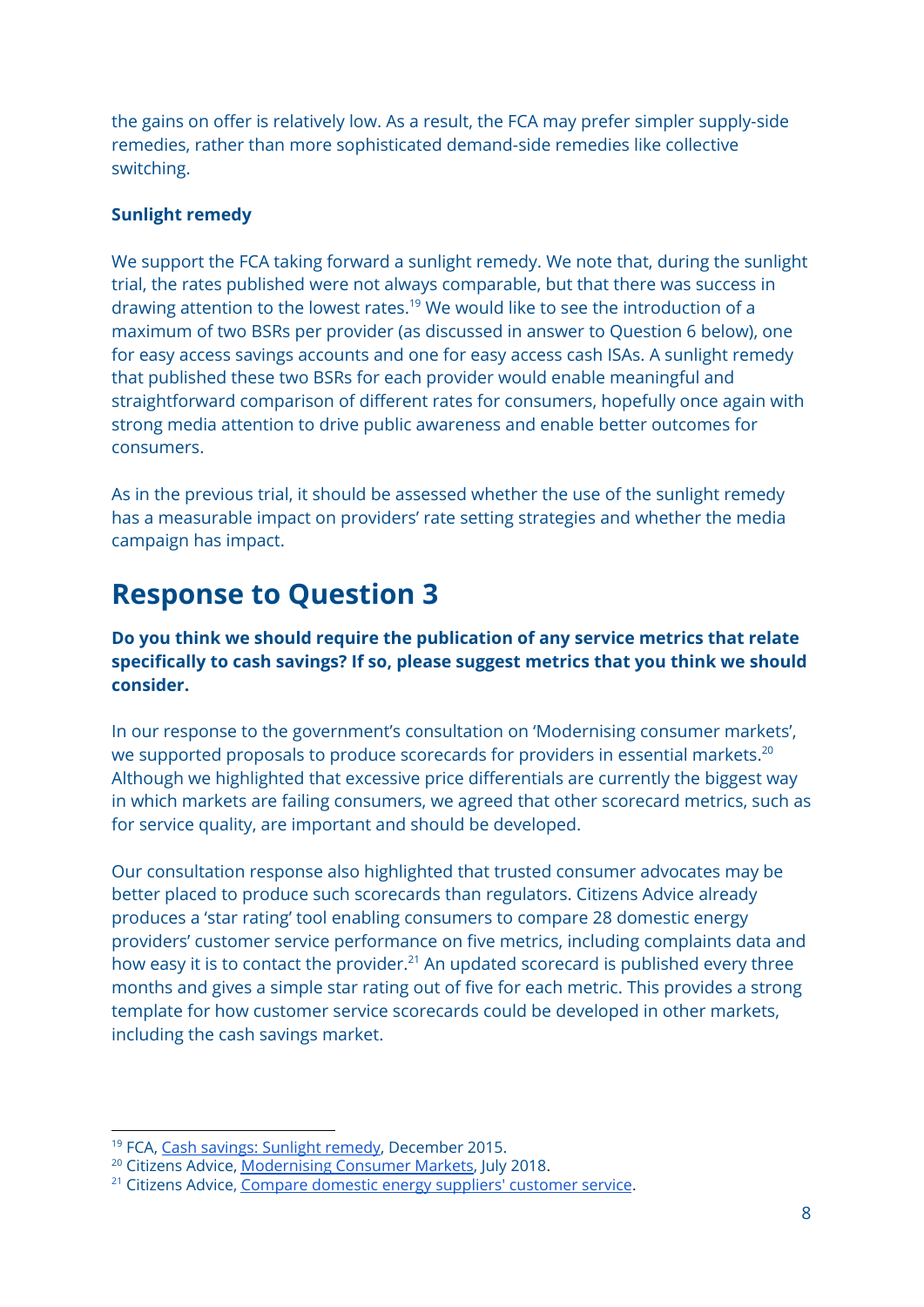## **Response to Question 4**

**Do you agree with our analysis of the supply-side options considered in this chapter? We welcome views on the impact of these options and any risks and benefits that we have not captured.**

Supply-side intervention is needed to address the loyalty penalty in the savings market. In addition to the supply-side interventions examined by the FCA, we think opt-out supplier-led internal switching should be considered.

We support taking the Basic Savings Rate forward to a consultation paper and believe that it would be an improvement on how the market currently functions, on the basis of the analysis the FCA has published to date.

However, we would also like to see a fuller analysis of all the options specified in the FCA DP and accompanying Occasional Paper. Where the model used can be tractably applied to other options, it should be. We think this should include:

- 1. Banning price discrimination on length of account
- 2. Placing a percentage limit on the difference between deals for new and loyal customers
- 3. Internal switching to the best deal, with opt-out (discussed below)
- 4. An absolute interest floor (of the type Bank of England interest rate +x%)
- 5. The superseded account rule

While we find the qualitative analysis that the FCA offered regarding some of these options *prima facie* persuasive, a more formal quantitative assessment using data from the CSMS would allow us to form a better view regarding the risks and benefits of each intervention.

#### **Internal switching with opt-out**

One option we think the FCA should consider in more detail is requiring all lenders to switch those savers who have been paying a loyalty penalty for a number of years (e.g. five) to their best equivalent account. The default should be that savers will be switched unless they opt-out of the switch (as opposed to opt-in). This remedy would limit the length of time that a customer pays the loyalty penalty.

One potential drawback is that incentives for consumers to engage with the market, search for best rates and switch could reduce. However, as the FCA's propose Basic Savings Rate implicitly accepts, there will always be a proportion of consumers who cannot or will not engage with the market. These consumers need the protection of supply-side remedies and we should not shy away from some supply-side remedies simply because they might undermine demand-side remedies. The FCA might also consider employing supplier-led internal switching to protect vulnerable consumers -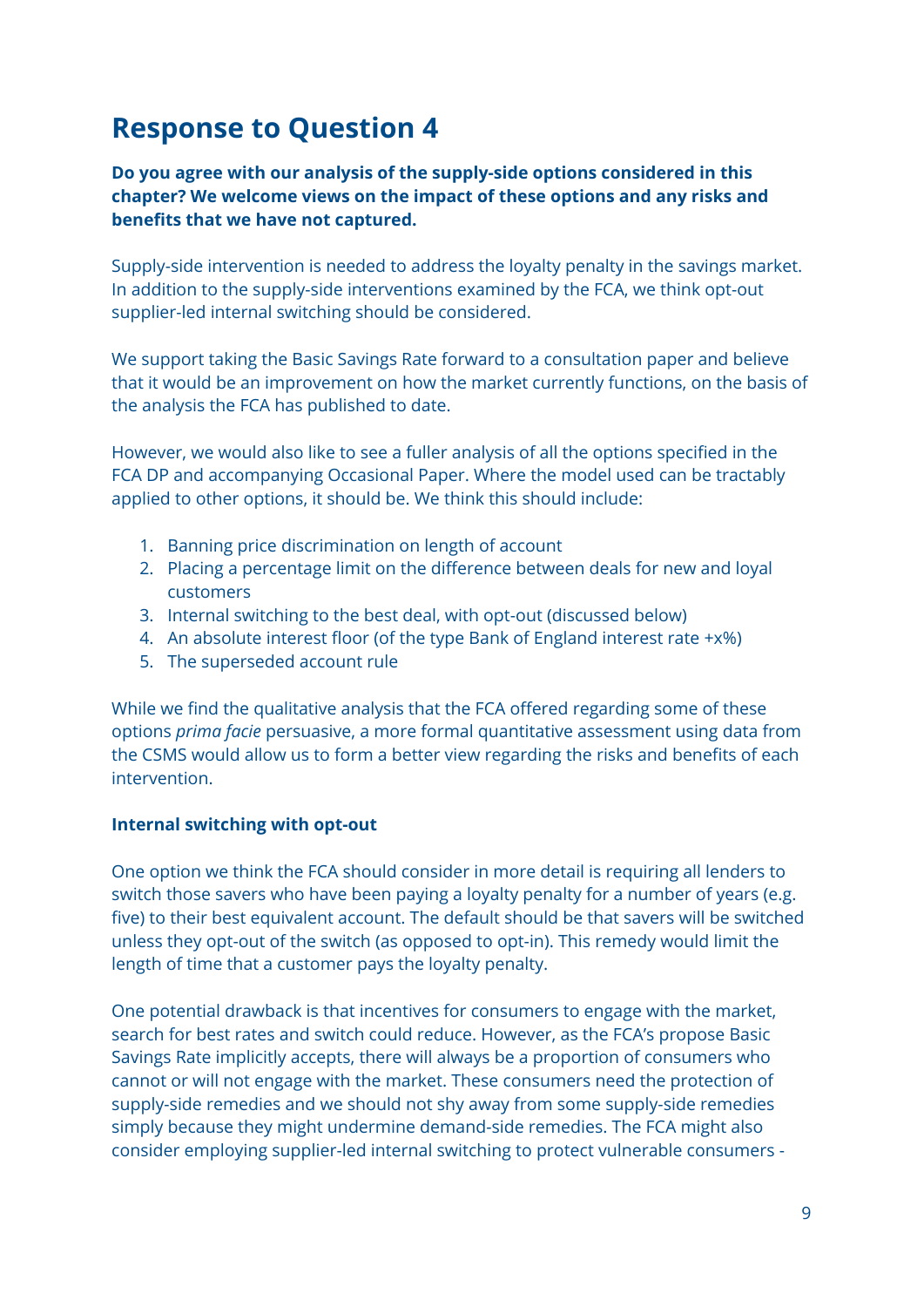but for these consumers we would ask that the switch happens after two to three years, not five.

## **Response to Question 5**

#### **Do you have any views on our analysis that a BSR should apply after 12 months of an account being opened?**

We support the FCA's view that a BSR should apply 12 months after a cash savings account is opened, given that its evidence points to interest rates dropping for customers who remain loyal after this period.

## **Response to Question 6**

**Do you have any views on our analysis that there should be a maximum of 2 BSRs per provider (ie limiting providers to 1 BSR for easy access savings accounts and 1 for easy access cash ISAs)? What impact would this have on the provision of particular products (for example, loyalty, tiered, branch etc) and how would this affect providers offering such accounts?**

We agree with the FCA's analysis that there should be a maximum of 2 BSRs per provider, one for easy access savings accounts and one for easy access cash ISAs. Between the publication of the CSMS in 2015 and the publication of the DP in 2018, on-sale easy access products increased from 350 to 470 and off-sale products increased from around 1,000 to 1,870. This occurred despite the FCA asking firms to consider whether their product range was leading to good outcomes for customers

We agree that a large number of products creates a confusing situation for consumers, obfuscates prices and thereby prevents competition. As the FCA's sunlight remedy trial found, complexity in rates (which varied for a range of reasons) made meaningful comparison very difficult.

Citizens Advice research has found that, in order to make well-informed decisions, consumers would need to almost double the amount of time they spend shopping around.<sup>22</sup> Both the FCA and the National Audit Office (NAO) have also found that engagement in essential markets is particularly difficult for those in a vulnerable or insecure state due to the complexity of tariffs and information. $^{23}$ 

## **Response to Question 7**

**Should a BSR apply equally to all providers? We are particularly interested in the views of building societies and small deposit takers.**

<sup>&</sup>lt;sup>22</sup> Citizens Advice, [Against](https://www.citizensadvice.org.uk/about-us/policy/policy-research-topics/consumer-policy-research/consumer-policy-research/against-the-clock-why-more-time-isnt-the-answer-for-consumers/) the clock, November 2016.

<sup>&</sup>lt;sup>23</sup> NAO, Vulnerable [consumers](https://www.nao.org.uk/wp-content/uploads/2017/03/Vulnerable-consumers-in-regulated-industries.pdf) in regulated industries[,](https://www.nao.org.uk/wp-content/uploads/2017/03/Vulnerable-consumers-in-regulated-industries.pdf) March 2017; FCA, Consumer [Vulnerability,](https://www.fca.org.uk/publications/occasional-papers/occasional-paper-no-8-consumer-vulnerability) February 2015.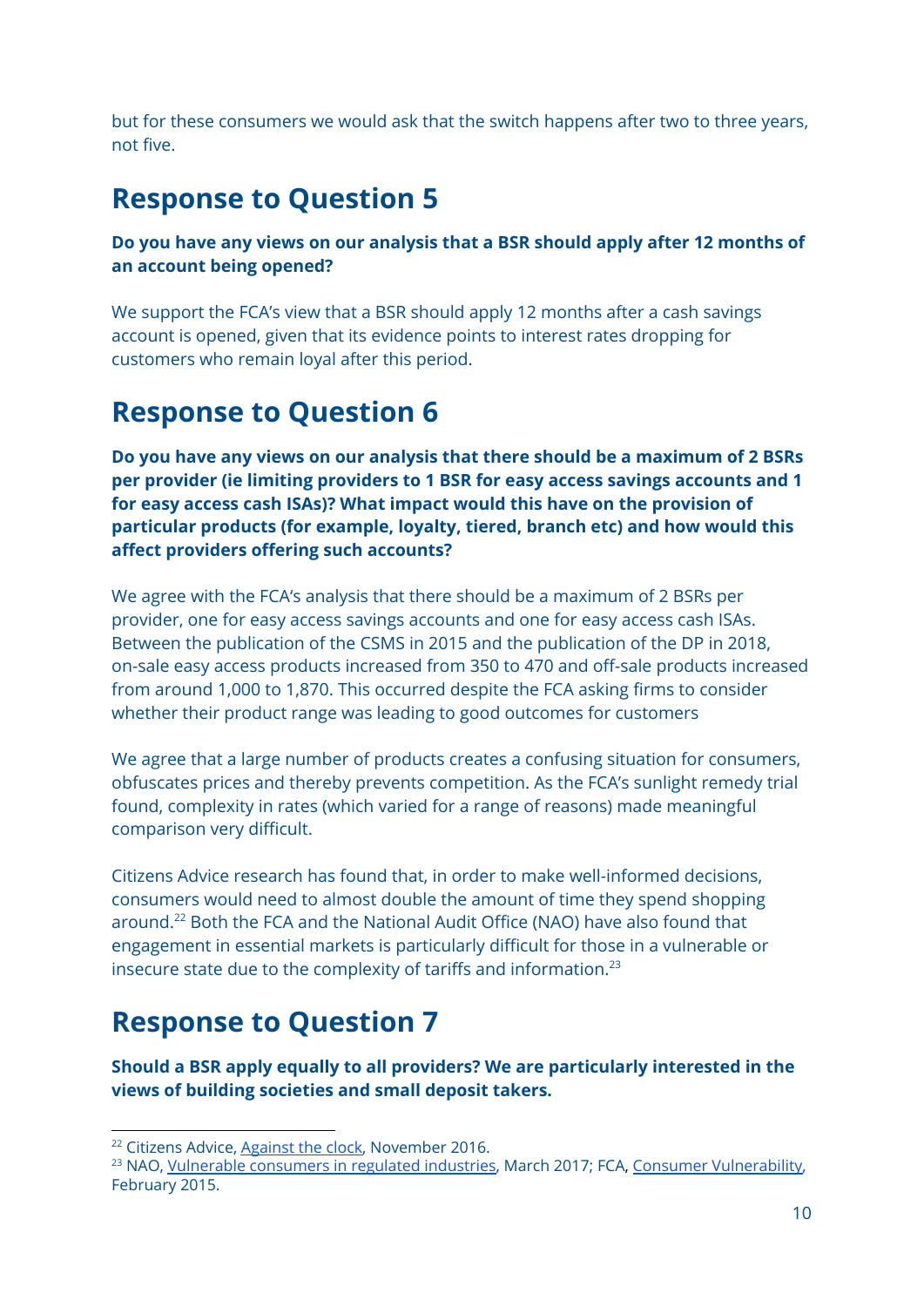It is our view that the the BSR should apply equally to all providers to ensure a level and competitive playing field in the cash savings market.

## **Response to Question 13**

#### **Do you agree with our initial view on how a BSR could be communicated to consumers and the market?**

Effectively communicating the BSR to consumers will be important to ensure they understand the changes to the interest rate on their savings account and to prompt them to consider their choice of provider. We would welcome providers displaying their BSR prominently on their website and emphasising that it is comparable, and including the BSR in summary boxes for easy access accounts.

As we noted in our response to the government's consultation on 'Modernising consumer markets', Ofgem has currently made the most progress in measuring the loyalty penalty in electricity and gas markets. $24$  They have used their data to inform the publication of a league table that ranks the ten largest suppliers on how many of their customers are on poor value standard variable tariffs (SVTs).<sup>25</sup> The advantages of this approach are that it is simple to understand and the burden on providers is low (given that the data is only requested of the 10 largest suppliers and is simple).

Given that, if a maximum of two BSRs per bank or building society are introduced, a similarly simple comparison can be made, and that the six largest providers held over two-thirds of all cash savings balances in 2014, $^{26}$  the FCA should consider introducing a similar league table ranking the largest six providers in terms of how many customer accounts are in the BSR bracket.

## **Response to Question 15**

#### **In light of the above, do you think we should take forward a BSR?**

We fully support the FCA's preferred intervention of introducing a BSR in the easy access cash savings market. This would address the harm caused by price discrimination against loyal customers and promote competition through increased price transparency. Having tried numerous means of stimulating change on the demand side, it is time to recognise that placing the onus on consumers to change their behaviour will not resolve the loyalty penalty in the easy access cash savings market.

The FCA should also model and consider a wider range of options, including requiring lenders to switch savers who have been paying a loyalty penalty for a certain number of

<sup>&</sup>lt;sup>24</sup> Citizens Advice, [Modernising](https://www.citizensadvice.org.uk/Global/CitizensAdvice/Consumer%20publications/Modernising%20consumer%20markets_%20a%20response%20from%20Citizens%20Advice.pdf) Consumer Markets, July 2018.

<sup>&</sup>lt;sup>25</sup> Ofgem, Ofgem [publishes](https://www.ofgem.gov.uk/publications-and-updates/ofgem-publishes-supplier-standard-variable-tariff-league-table) supplier standard variable tariff league table, December 2017.

<sup>&</sup>lt;sup>26</sup> FCA, Cash savings market study: final [findings](https://www.fca.org.uk/publication/market-studies/cash-savings-market-study-final-findings.pdf), January 2015.